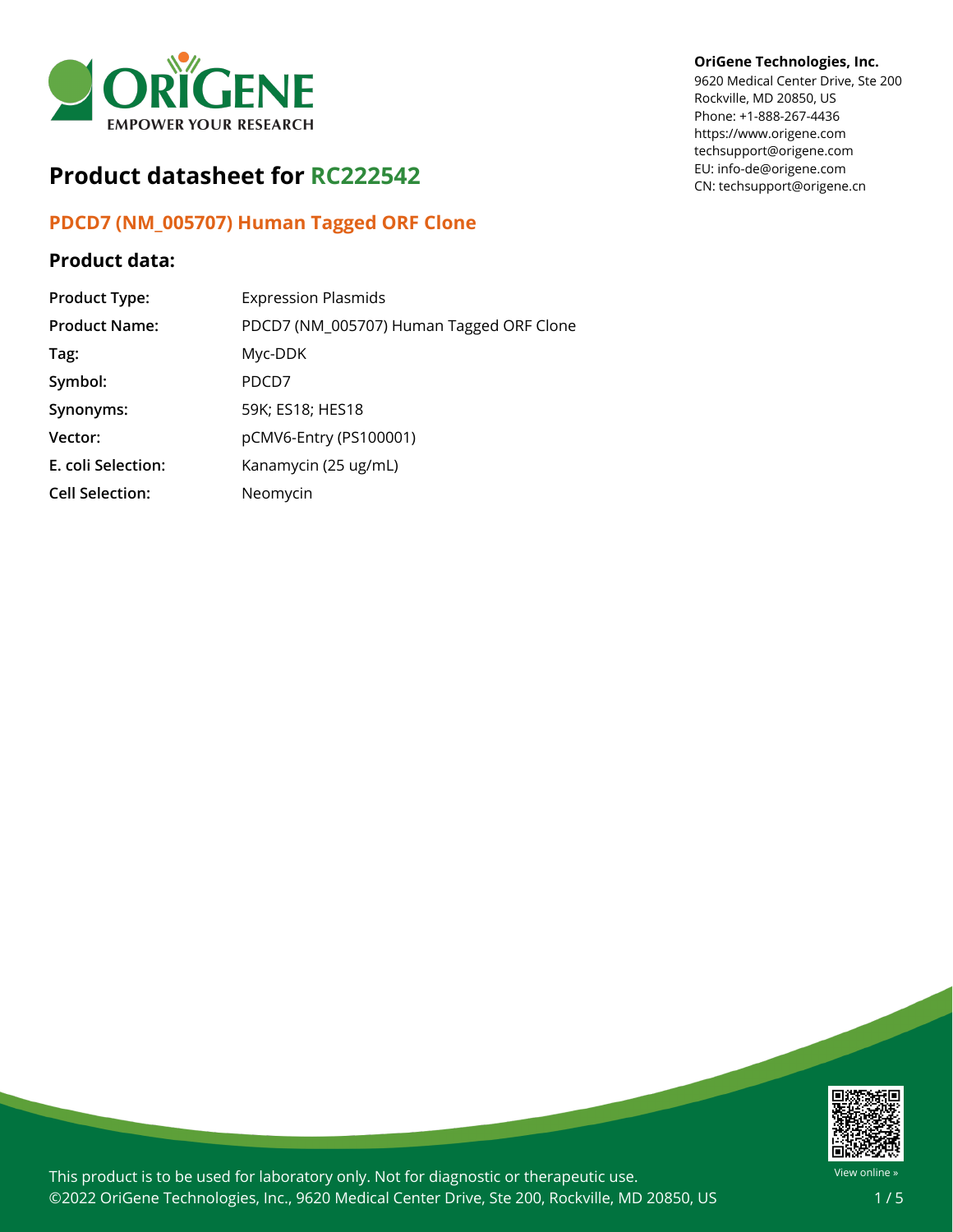| ORIGENE                            | PDCD7 (NM_005707) Human Tagged ORF Clone - RC222542                                                                                                                                                                                                                                                                                                                                                                                                                                                                                                                                                                                                                                                                                                                                                                                                                                                                                                                                                                                                                                                                                                                                                                                                                                                                                                                                          |
|------------------------------------|----------------------------------------------------------------------------------------------------------------------------------------------------------------------------------------------------------------------------------------------------------------------------------------------------------------------------------------------------------------------------------------------------------------------------------------------------------------------------------------------------------------------------------------------------------------------------------------------------------------------------------------------------------------------------------------------------------------------------------------------------------------------------------------------------------------------------------------------------------------------------------------------------------------------------------------------------------------------------------------------------------------------------------------------------------------------------------------------------------------------------------------------------------------------------------------------------------------------------------------------------------------------------------------------------------------------------------------------------------------------------------------------|
| <b>ORF Nucleotide</b><br>Sequence: | >RC222542 representing NM_005707<br>Red=Cloning site Blue=ORF Green=Tags(s)                                                                                                                                                                                                                                                                                                                                                                                                                                                                                                                                                                                                                                                                                                                                                                                                                                                                                                                                                                                                                                                                                                                                                                                                                                                                                                                  |
|                                    | TTTTGTAATACGACTCACTATAGGGCGGCCGGGAATTCGTCGACTGGATCCGGTACCGAGGAGATCTGCC<br><b>GCCGCGATCGCC</b>                                                                                                                                                                                                                                                                                                                                                                                                                                                                                                                                                                                                                                                                                                                                                                                                                                                                                                                                                                                                                                                                                                                                                                                                                                                                                                |
|                                    | ATGGCCCTGCCACCATTCTTCGGCCAGGGTCGCCCAGGCCCACCGCCCCCGCAGCCGCCGCCTCCTGCTC<br>CTTTCGGCTGTCCGCCACCGCCGCTGCCCTCCCCGGCTTTCCCGCCGCCTCTCCCCCAGCGGCCCGGCCC<br>TTTTCCGGGGGCCTCCGCCCCCTTCCTTCAGCCTCCGCTGGCTCTGCAGCCCCGAGCCTCCGCGGAGGCC<br>TCCCGCGCGGGGGGGCGCGCTGGCGCCTTCTACCCGGTGCCACCACCGCCGCTGCCTCCTCCGCCGCCCC<br>CTGCGCGACCGGCAGTGGCTGGAGGCGGTGTTCGGGACCCCGCGGCGGCAGGCTGTCCGGTGCCCCAGC<br>GCTGCGCGGCCTGAGCCAGGCCCTGCGCGAGGCCGAAGCCGACGGCGCGCCTGGGTCCTGCTGTACTCC<br>CAGACCGCGCCGCTGCGCGCGGAACTGGCCGAGCGGCTACAGCCGTTGACCCAGGCTGCCTATGTGGGCG<br>AGGCGCGGAGGAGGCTGGAGAGGGTCCGGCGCCCGGCTGCGGCTTCGCGAGAGGGCCCGGGAACGCGA<br>GGCCGAGCGGGAGCCAGAGGCCGCGCGGGCAGTGGAACGCGAGCAGGAGATTGACCGCTGGAGGGTGAAG<br>TGTGTGCAGGAGGTGGAGGAGAAGAAGCGGGAGCAGGAACTCAAAGCAGCCGCTGATGGCGTACTATCTG<br>AAGTGAGGAAAAAAACAAGCAGATACCAAAAGAATGGTGGACATTCTACGGGCTTTGGAGAAATTGAGGAA<br>ACTGAGGAAAGAGGCTGCAGCGAGGAAAGGGGTCTGTCCTCCAGCCTCAGCAGATGAGACTTTTACGCAT<br>GAGTTATGCTAGAAGGAGAACAAGAGGAAGAGAGGAAAAGAGAATTAGAAAAGAAACAAAGAAAAGAAAA<br>AGAGAAAATTTTACTTCAGAAACGTGAAATTGAGTCCAAGTTGTTTGGGGATCCAGATGAGTTCCCACTT<br>GCTCACCTCTTGGAGCCTTTCCGACAGTATTATCTCCAAGCCGAGCACTCCCTGCCAGCGCTCATCCAGA<br>TCAGGCATGATTGGGATCAGTACCTGGTGCCATCCGATCATCCCAAAGGCAACTTCGTTCCCCAAGGATG<br>GGTCCTTCCCCCGCTCCCCAGCAACGACATCTGGGCAACTGCTGTTAAGCTGCAT<br>ACGCGTACGCGGCCGCTCGAGCAGAAACTCATCTCAGAAGAGGATCTGGCAGCAAATGATATCCTGGATT<br>ACAAGGATGACGACGATAAGGTTTAA |
| <b>Protein Sequence:</b>           | >RC222542 representing NM_005707<br>Red=Cloning site Green=Tags(s)<br>MALPPFFGQGRPGPPPPQPPPPAPFGCPPPPLPSPAFPPPLPQRPGPFPGASAPFLQPPLALQPRASAEA<br>SRGGGGAGAFYPVPPPPLPPPPPQCRPFPGTDAGERPRPPPPGPGPPWSPRWPEAPPPPADVLGDAALQR                                                                                                                                                                                                                                                                                                                                                                                                                                                                                                                                                                                                                                                                                                                                                                                                                                                                                                                                                                                                                                                                                                                                                                       |
|                                    | LRDRQWLEAVFGTPRRAGCPVPQRTHAGPSLGEVRARLLRALRLVRRLRGLSQALREAEADGAAWVLLYS<br>QTAPLRAELAERLQPLTQAAYVGEARRRLERVRRRRLRLRERAREREAEREAEAARAVEREQEIDRWRVK<br>CVQEVEEKKREQELKAAADGVLSEVRKKQADTKRMVDILRALEKLRKLRKEAAARKGVCPPASADETFTH<br>HLQRLRKLIKKRSELYEAEERALRVMLEGEQEEERKRELEKKQRKEKEKILLQKREIESKLFGDPDEFPL<br>AHLLEPFRQYYLQAEHSLPALIQIRHDWDQYLVPSDHPKGNFVPQGWVLPPLPSNDIWATAVKLH                                                                                                                                                                                                                                                                                                                                                                                                                                                                                                                                                                                                                                                                                                                                                                                                                                                                                                                                                                                                                    |
|                                    | TRTRPLEQKLISEEDLAANDILDYKDDDDKV                                                                                                                                                                                                                                                                                                                                                                                                                                                                                                                                                                                                                                                                                                                                                                                                                                                                                                                                                                                                                                                                                                                                                                                                                                                                                                                                                              |
| Chromatograms:                     | https://cdn.origene.com/chromatograms/mk8040_e01.zip                                                                                                                                                                                                                                                                                                                                                                                                                                                                                                                                                                                                                                                                                                                                                                                                                                                                                                                                                                                                                                                                                                                                                                                                                                                                                                                                         |
| <b>Restriction Sites:</b>          | SgfI-Mlul                                                                                                                                                                                                                                                                                                                                                                                                                                                                                                                                                                                                                                                                                                                                                                                                                                                                                                                                                                                                                                                                                                                                                                                                                                                                                                                                                                                    |

This product is to be used for laboratory only. Not for diagnostic or therapeutic use. ©2022 OriGene Technologies, Inc., 9620 Medical Center Drive, Ste 200, Rockville, MD 20850, US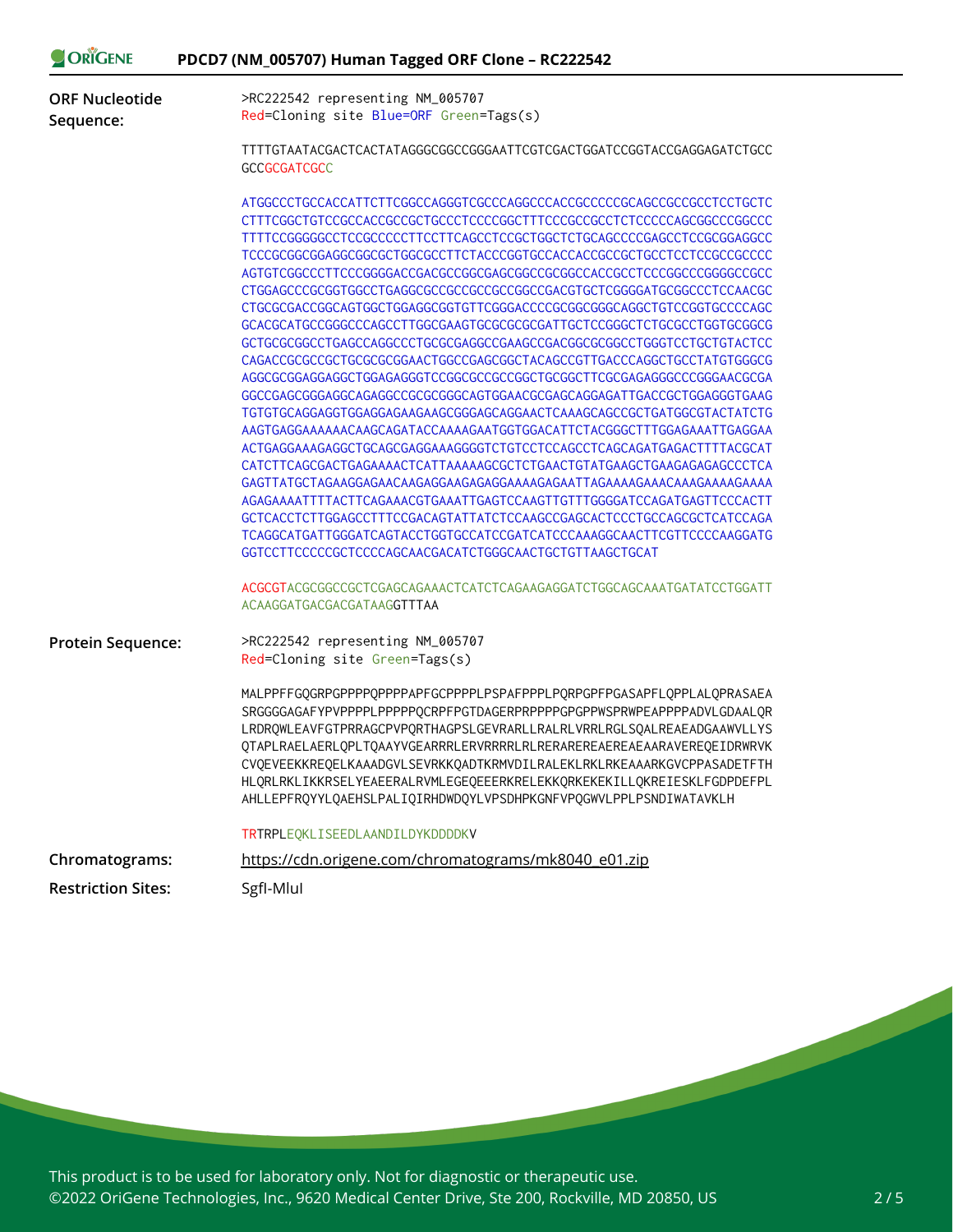

#### **Cloning Scheme:**



\* The last codon before the Stop codon of the ORF

This product is to be used for laboratory only. Not for diagnostic or therapeutic use. ©2022 OriGene Technologies, Inc., 9620 Medical Center Drive, Ste 200, Rockville, MD 20850, US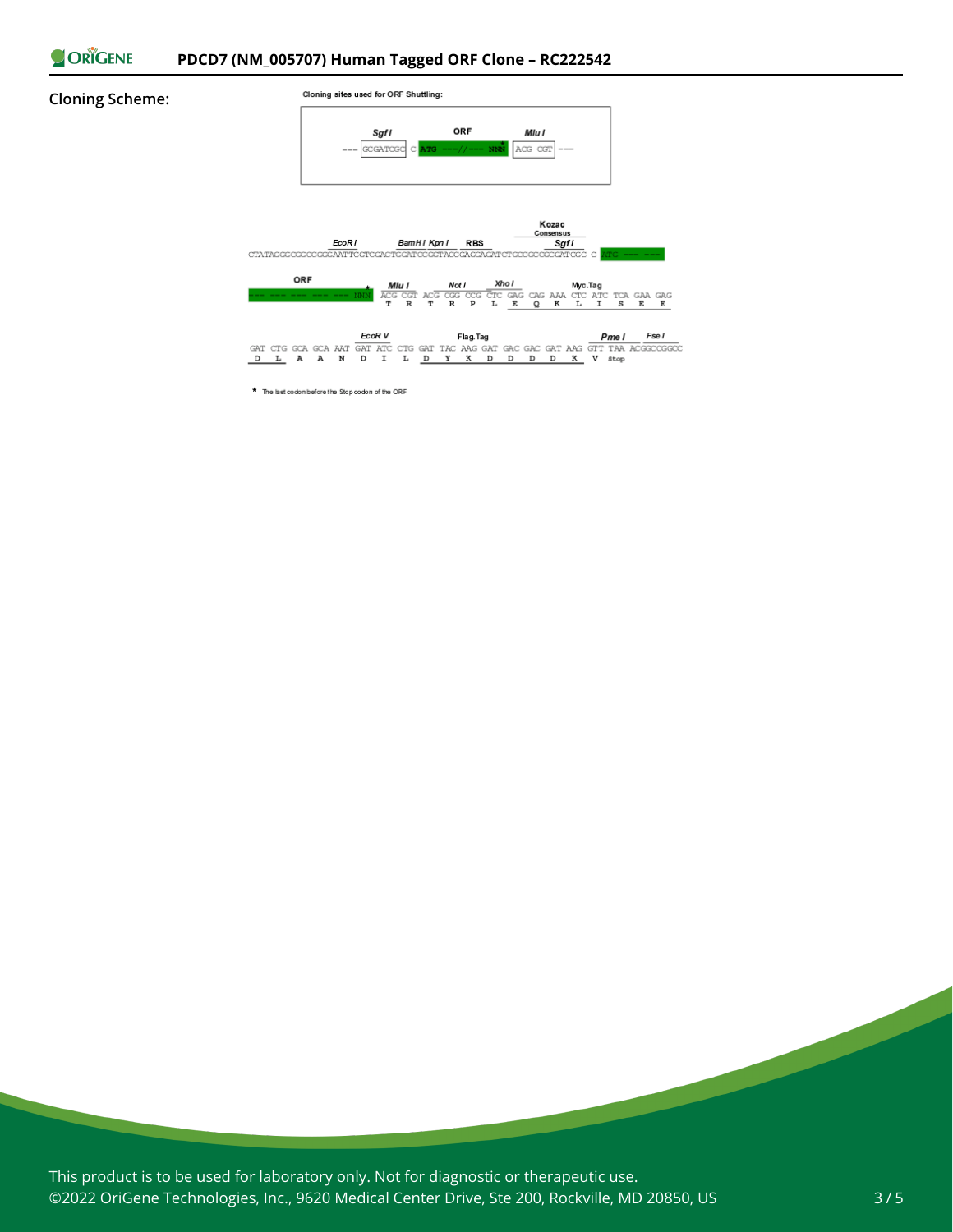ORIGENE

### **Plasmid Map:**



| ACCN:                  | NM_005707                                                                                                                                                                                                                                                                                                                                                                                                                                      |
|------------------------|------------------------------------------------------------------------------------------------------------------------------------------------------------------------------------------------------------------------------------------------------------------------------------------------------------------------------------------------------------------------------------------------------------------------------------------------|
| <b>ORF Size:</b>       | 1455 bp                                                                                                                                                                                                                                                                                                                                                                                                                                        |
| <b>OTI Disclaimer:</b> | The molecular sequence of this clone aligns with the gene accession number as a point of<br>reference only. However, individual transcript sequences of the same gene can differ through<br>naturally occurring variations (e.g. polymorphisms), each with its own valid existence. This<br>clone is substantially in agreement with the reference, but a complete review of all prevailing<br>variants is recommended prior to use. More info |
| <b>OTI Annotation:</b> | This clone was engineered to express the complete ORF with an expression tag. Expression<br>varies depending on the nature of the gene.                                                                                                                                                                                                                                                                                                        |
| Components:            | The ORF clone is ion-exchange column purified and shipped in a 2D barcoded Matrix tube<br>containing 10ug of transfection-ready, dried plasmid DNA (reconstitute with 100 ul of water).                                                                                                                                                                                                                                                        |

This product is to be used for laboratory only. Not for diagnostic or therapeutic use. ©2022 OriGene Technologies, Inc., 9620 Medical Center Drive, Ste 200, Rockville, MD 20850, US